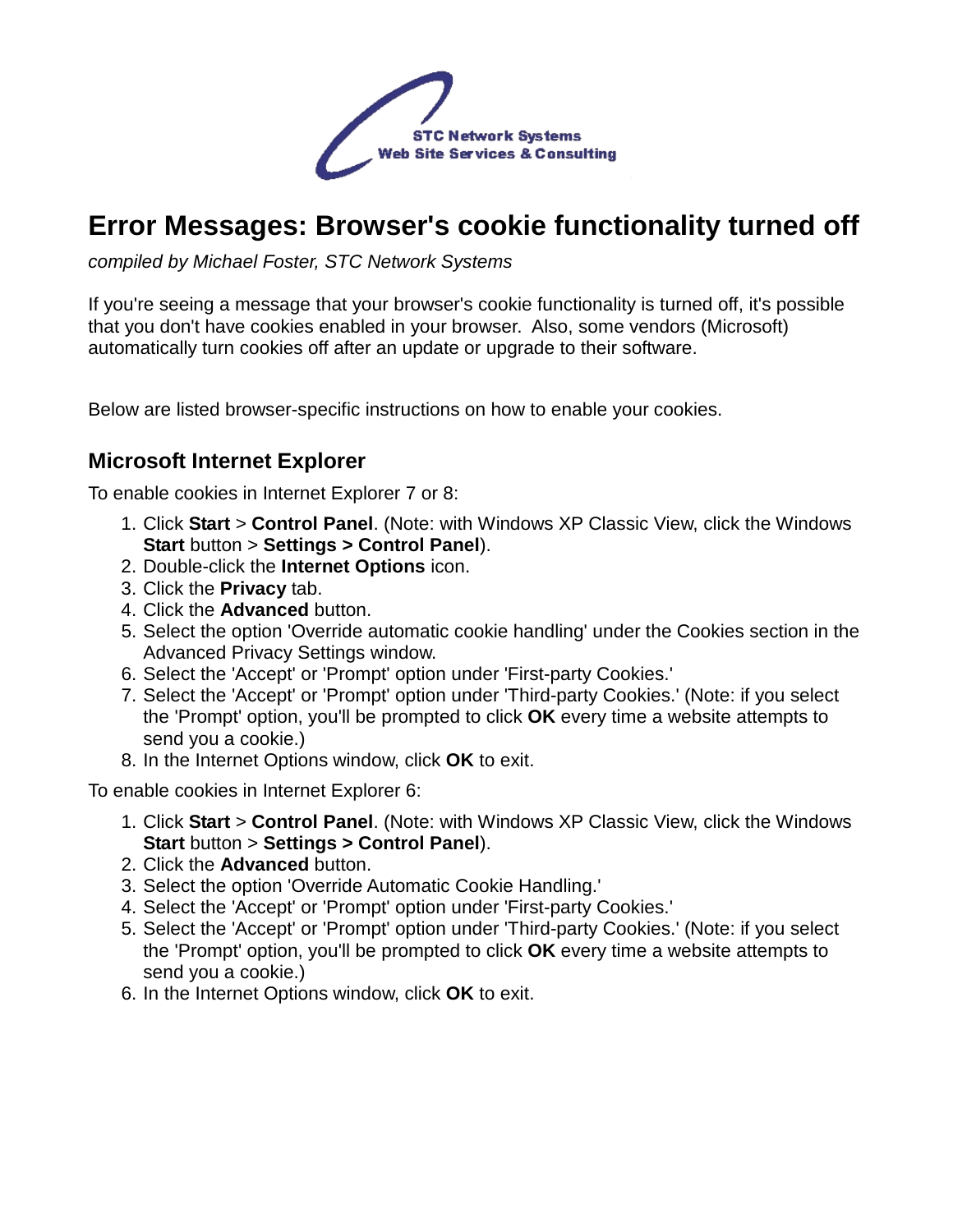#### **Mozilla Firefox**

To enable cookies in Mozilla Firefox 3.x (PC):

- 1. Click **Tools > Options**.
- 2. Click **Privacy** in the top panel.
- 3. Set 'Firefox will': to **Use custom settings for history**.
- 4. Check the box next to **Accept cookies from sites** to enable cookies, or uncheck it to disable them.
- 5. Click **OK**.

To enable cookies in Mozilla Firefox 2.x (PC):

- 1. Click **Tools > Options**.
- 2. Click **Privacy** in the top panel.
- 3. Select the checkbox labeled 'Accept cookies from sites.'
- 4. Click **OK**.

To enable cookies in Mozilla Firefox (Mac):

- 1. Go to the **Firefox** drop-down menu.
- 2. Select **Preferences**.
- 3. Click **Privacy**.
- 4. Set 'Firefox will': to **Use custom settings for history**.
- 5. Check the box next to **Accept cookies from sites** to enable, or uncheck to disable.
- 6. Click **OK**.

## **Chrome**

To enable cookies in Chrome (PC):

- 1. Click the **Tools** menu.
- 2. Select **Options**.
- 3. Click the **Under the Hood** tab.
- 4. Click **Content settings** in the 'Privacy' section.
- 5. Make sure **Allow local data to be set** is selected to allow both first-party and thirdparty cookies. For any given webpage, first-party cookies are cookies that are set by the site domain listed in the address bar. Third-party cookies come from other domain sources that have items, such as ads or images, embedded on the page. If you only want to accept first-party cookies, check the box next to **Block all third-party cookies without exception**.

To enable cookies in Chrome (Mac):

- 1. Select **Chrome > Preferences** on the menu bar.
- 2. Click the **Under the Hood** tab.
- 3. Click **Content settings** in the 'Privacy' section.
- 4. Make sure **Allow local data to be set** is selected to allow both first-party and thirdparty cookies. For any given Web page, first-party cookies are cookies that are set by the site domain listed in the address bar. Third-party cookies come from other domain sources that have items, such as ads or images, embedded on the page. If you only want to accept first-party cookies, check the box next to **Block all third-party cookies without exception**.